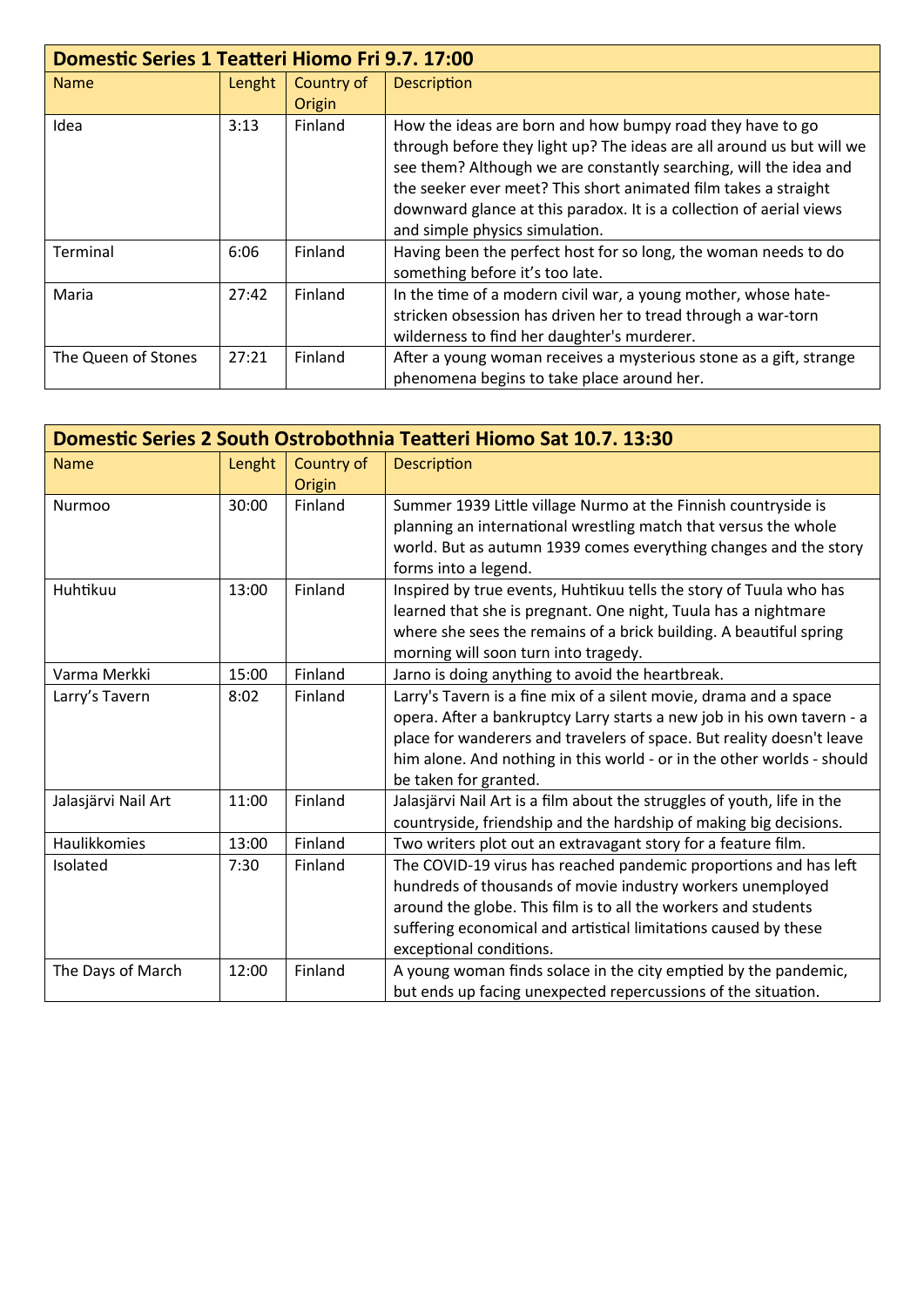|                                  | Domestic Series 3 Teatteri Hiomo Sat 10.7. 16:00 |                      |                                                                                                                                                                                                                                               |  |
|----------------------------------|--------------------------------------------------|----------------------|-----------------------------------------------------------------------------------------------------------------------------------------------------------------------------------------------------------------------------------------------|--|
| <b>Name</b>                      | Lenght                                           | Country of<br>Origin | <b>Description</b>                                                                                                                                                                                                                            |  |
| Social Advertising<br>"Misbirth" | 1:54                                             | Finland              | A young girl does not realize the importance of her pregnancy and<br>does not understand what the consequences for the fetus can be<br>from smoking and alcohol and loses the child.                                                          |  |
| Rafael                           | 4:03                                             | Finland              | Rafael's toy car sparks the interest of men with foul intentions, but<br>this time he decides to be the hero - and fight back. The fight,<br>however, is interrupted by a familiar voice.                                                     |  |
| I CAN NOT FOLLOW<br>YOU          | 13:10                                            | Finland              | Tte story of an unfortunate Arctic expedition and love story of Nils<br>Strindberg & Anna Charlier.                                                                                                                                           |  |
| Munich                           | 17:09                                            | Finland              | A kino-novella on the city of Munich told from two perspectives: a<br>German narrator with an objective outlook on the city itself and a<br>Finnish narrator; a young, mentally troubled traveller who's picked it<br>as a good place to die. |  |
| The Bootlegger                   | 22:56                                            | Finland              | The year is 1990, Janne is a bootlegger and a divorced father. What<br>happens when these two worlds meet?                                                                                                                                    |  |

| Silent Struggle Teatteri Hiomo Fri 9.7. 19:00 |         |            |                                                                    |
|-----------------------------------------------|---------|------------|--------------------------------------------------------------------|
| <b>Name</b>                                   | Lenght  | Country of | <b>Description</b>                                                 |
|                                               |         | Origin     |                                                                    |
| Eatnameamet -                                 | 1:14:00 | Finland    | <b>SILENT STRUGGLE</b>                                             |
| Hiljainen taistelumme                         |         |            | The Sámi are Europe's only remaining indigenous people, who reside |
|                                               |         |            | in the northernmost regions of the Nordic countries, including     |
|                                               |         |            | Finland. Their existence is tied to their language, traditional    |
|                                               |         |            | knowledge and relationship to the land, which they nurture so that |
|                                               |         |            | it may someday sustain the future generations of Sámi yet to come. |
|                                               |         |            | However, in the midst of this serene landscape howls a series of   |
|                                               |         |            | broken rights, laws, and injustices as the Sámi are time and time  |
|                                               |         |            | again caught under the foot of the Finnish government and the      |
|                                               |         |            | state's economy-driven policies.                                   |

| Late Night Special Teatteri Hiomo Fri 9.7. 21:00 |         |                      |                                                                                                                                                                                                                                                                                                          |
|--------------------------------------------------|---------|----------------------|----------------------------------------------------------------------------------------------------------------------------------------------------------------------------------------------------------------------------------------------------------------------------------------------------------|
| <b>Name</b>                                      | Lenght  | Country of<br>Origin | <b>Description</b>                                                                                                                                                                                                                                                                                       |
| Where to Land                                    | 15:00   | Finland              | An elderly mute woman finds herself on a remote island, where she<br>subsequently meets a young man who longs to visit his mother.                                                                                                                                                                       |
| The Deluge                                       | 1:21:14 | Finland              | The Deluge looks into the crises of the present world and the images<br>of contemporary culture through Leonardo Da Vinci's words and<br>visions. The unique translations of Leonardo's fragments used in the<br>film were made in collaboration with visual artist and translator<br>Magnus Strandberg. |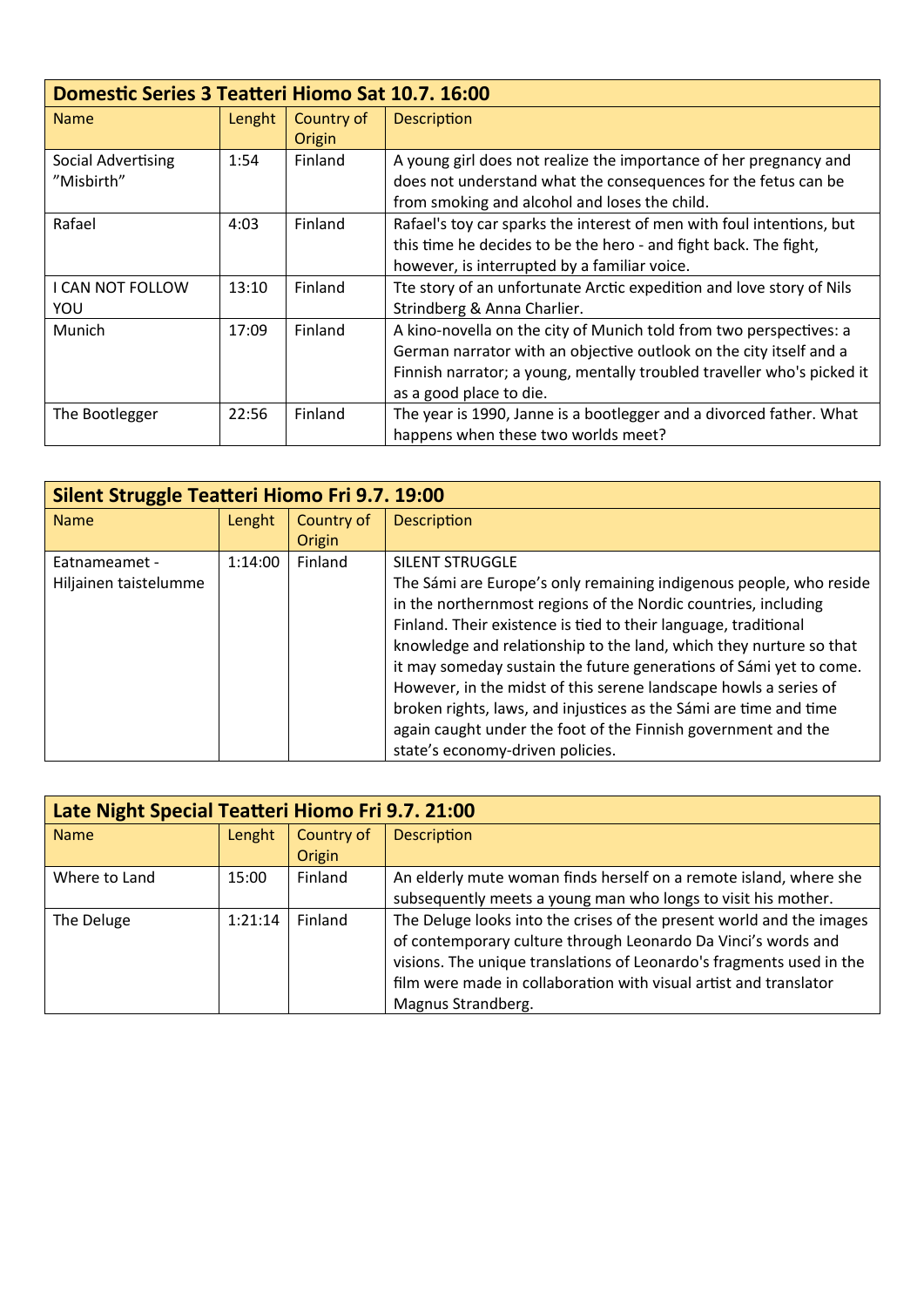|                                     | Short 1 Teatteri Hiomo Fri 9.7. 15:00 |                      |                                                                                                                                                                                                                                                                          |  |
|-------------------------------------|---------------------------------------|----------------------|--------------------------------------------------------------------------------------------------------------------------------------------------------------------------------------------------------------------------------------------------------------------------|--|
| <b>Name</b>                         | Lenght                                | Country of<br>Origin | Description                                                                                                                                                                                                                                                              |  |
| <b>CRUSHER</b>                      | 9:08                                  | Iran                 | CRUSHER is a social story of a fired laborer who used to work in a<br>stone crusher plant. His life gets in crisis as a result of the rumors<br>about war and the rise of dollar currency. Eventually, he decides to<br>do something with lasting effects.               |  |
| Anagnorisis                         | 15:00                                 | Spain                | A new doctor has just arrived at a nursing home, where he meets a<br>patient tormented by a past which he cannot remember. This doctor<br>will help him do it, without anticipating the consequences.                                                                    |  |
| Da-Dzma (A Sister and<br>a Brother) | 15:25                                 | <b>Belgium</b>       | Winter. A fifteen-year-old girl in a remote Georgian village tries to<br>get closer to her older brother, just as he decides to leave home in<br>search for work abroad.                                                                                                 |  |
| Elephantbird                        | 15:00                                 | Afghanista<br>n      | A mini-bus is on a journey across the mountains to Kabul. Each<br>person on the bus has a reason to take this journey. An old man<br>is traveling to give a turkey to his grandchild, as his last wish<br>before dying. However, the main road is blocked by insurgents. |  |
| Raheel                              | 30:00                                 | Iran                 | Raheel, an Afghan national, has illegally traveled to Iran to look for<br>her husband, but there comes up some problems that leave her no<br>hope to move ahead.                                                                                                         |  |

| Short 2 Teatteri Hiomo Sat 10.7. 17:30 |        |                         |                                                                                                                                                                                                                                                                                                     |
|----------------------------------------|--------|-------------------------|-----------------------------------------------------------------------------------------------------------------------------------------------------------------------------------------------------------------------------------------------------------------------------------------------------|
| <b>Name</b>                            | Lenght | Country of<br>Origin    | Description                                                                                                                                                                                                                                                                                         |
| Art Minute 1 - The<br>perfect selfie   | 3:51   | Denmark                 | The story is about the Danish painter Jens Juel, who through his<br>travels and inspiration from the old masters (Rembrandt) gains a<br>unique inspiration and expertise. This is shown in the light/ colors he<br>gathers on his travels and a special light/ glow that emerges from his<br>brush. |
| Kitchen by Measure                     | 13:06  | Iceland                 | Ingólfur, an inventive Icelander, gets hooked on the idea of<br>building the perfect kitchen for his wife. The story explores gender<br>roles of the past and how they are surprisingly relevant still to this<br>day.                                                                              |
| Magic Camera                           | 14:09  | United<br><b>States</b> | A young girl struggles to come to terms with her Grandmother's<br>death. Through the use of her imagination and an old camera she<br>seeks to hold on to precious memories and hopes to bridge the<br>emotional gap that exists between her and her mother.                                         |
| Lullaby                                | 8:09   | Iran                    | In the darkness of the night, someone's knocking at the door                                                                                                                                                                                                                                        |
| <b>Whoever Was Using</b><br>This Bed   | 20:00  | Australia               | A married couple is woken in the dead of night by a mysterious<br>phone call. Unable to sleep, they are drawn into an unsettling<br>examination of their fears and desires. Based on a story by Raymond<br>Carver (Birdman).                                                                        |
| The Other                              | 25:00  | Iran                    | A religious and traditional man after his wife death suspects her and<br>he thinks his wife had a relationship with another man.                                                                                                                                                                    |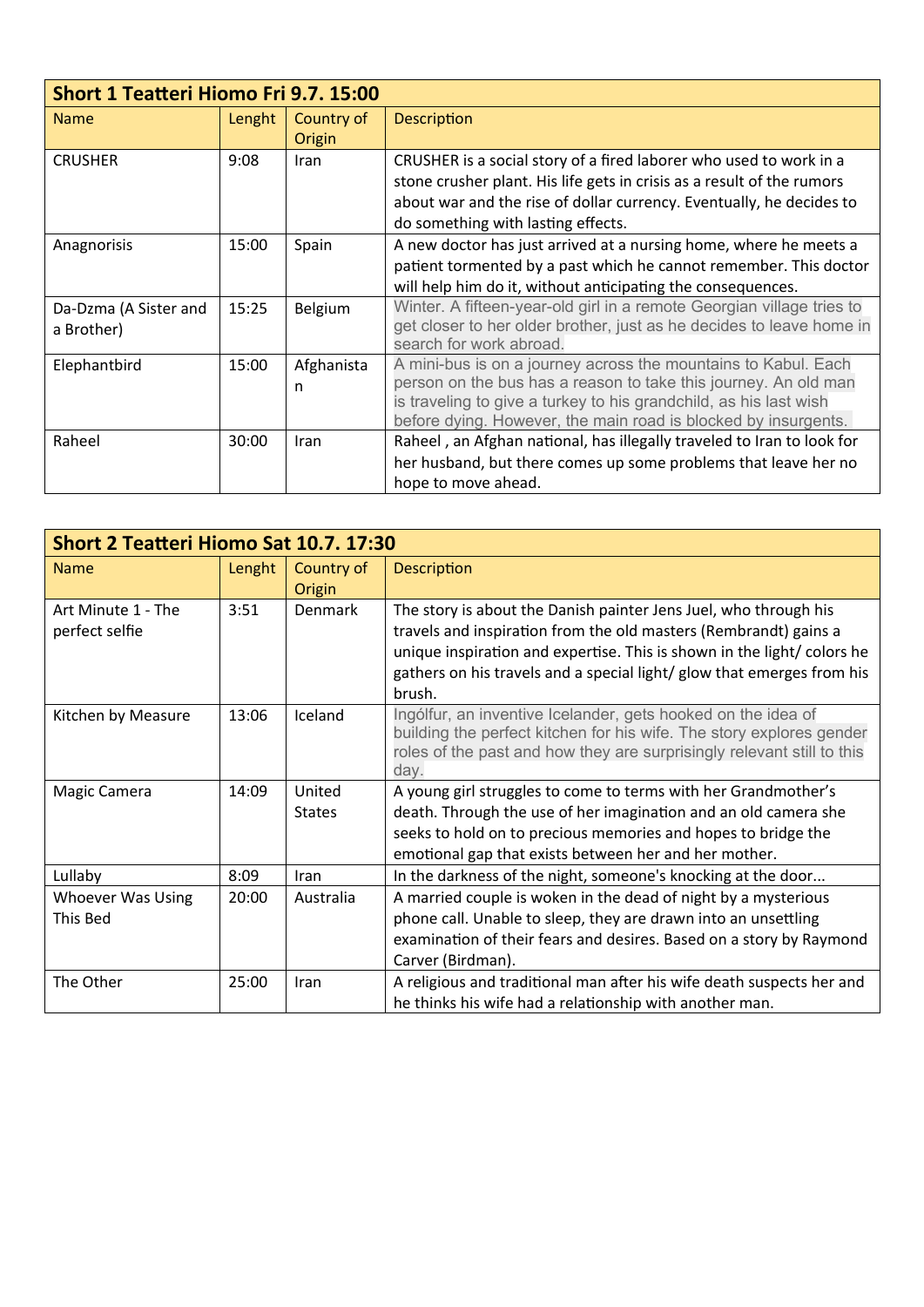| Documentary 1 Teatteri Hiomo Fri 9.7. 14:00 |        |            |                                                                        |
|---------------------------------------------|--------|------------|------------------------------------------------------------------------|
| <b>Name</b>                                 | Lenght | Country of | <b>Description</b>                                                     |
|                                             |        | Origin     |                                                                        |
| Life is a two-way                           | 8:00   | Norway     | The film "Eallin lea guovtte suorat niehku $-$ Life is a two-way       |
| dream - Eallin lea                          |        |            | dream" shows the way in a world undergoing rapid change, with          |
| guovttesuorat niehku                        |        |            | polarisation and globalisation going in many directions. We are in an  |
|                                             |        |            | age marked by adoration of youth, fixation on the present and          |
|                                             |        |            | extreme individualism. What we do today will affect the way people     |
|                                             |        |            | live in the future. The wisdom from the shaman's worldview from        |
|                                             |        |            | the old Sami religion helps weave together another interpretation      |
|                                             |        |            | and story.                                                             |
| The Bronze Men of                           | 55:06  | Cameroon   | The Bronze Men of Cameroon is an intimate portrait of a community      |
| Cameroon                                    |        |            | of bronze artisans in Foumban, the 'City of Arts'. Bronze casting is a |
|                                             |        |            | valued cultural heritage of the Bamum People in the Western Region     |
|                                             |        |            | of Cameroon.                                                           |

|                    | Documentary 2 Bio Marilyn Sat 10.7. klo 12.00 |            |                                                                          |  |
|--------------------|-----------------------------------------------|------------|--------------------------------------------------------------------------|--|
| <b>Name</b>        | Lenght                                        | Country of | <b>Description</b>                                                       |  |
|                    |                                               | Origin     |                                                                          |  |
| Between Heaven and | 4:49                                          | Sweden     | Sara thought that the sadness that she had always felt was just          |  |
| Hell               |                                               |            | depression, but a year ago a diagnosis changed her life. An affliction   |  |
|                    |                                               |            | between heaven and hell – the illness she had inherited from her         |  |
|                    |                                               |            | Finnish side of the family. Now, Sara is committed to breaking both      |  |
|                    |                                               |            | the stigma and taboos, in her family as well as throughout society.      |  |
| <b>Built Lands</b> | 1:21:31                                       | Spain      | In the late 60s a group of artists decides to settle in a village in the |  |
|                    |                                               |            | 'darkest-deepest' Spain. Today only Felix Cuadrado Lomas still           |  |
|                    |                                               |            | remains there, determined to reflect the landscape which surrounds       |  |
|                    |                                               |            | him: the lands built by those who work on them.                          |  |